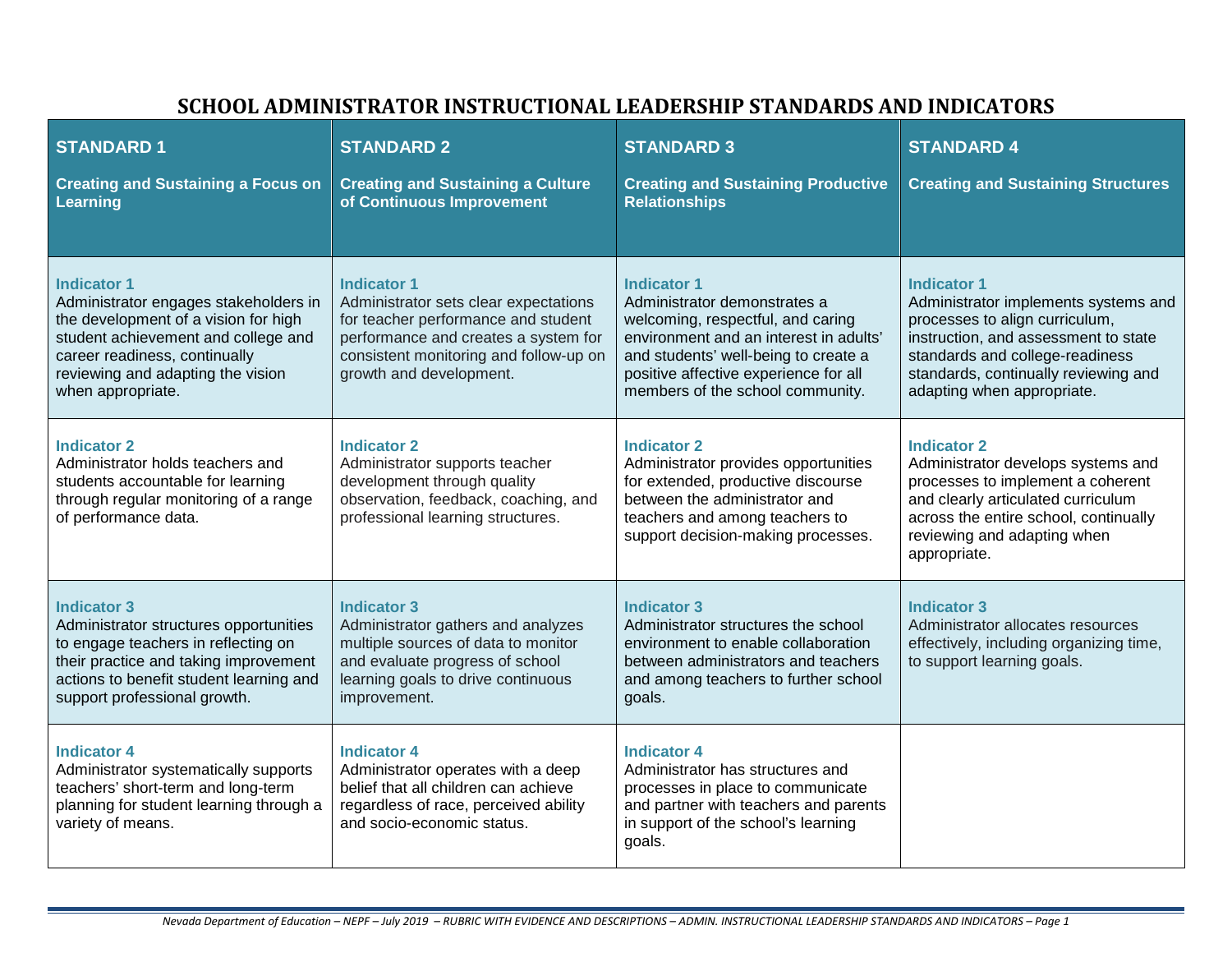# **STANDARD 1: CREATING AND SUSTAINING A FOCUS ON LEARNING**

| <b>What Administrators Need to</b><br>Demonstrate                                                                                                                                                                                  | <b>Mandatory Evidence</b><br><b>Sources of Leadership</b><br><b>Practice</b>                                           | <b>Optional Evidence</b><br>Sources of Leadership<br>Practice                                                                                                                                         | <b>Description/Notes</b>                                                                                                                                                                                                                                                                                                                                                                                                               |
|------------------------------------------------------------------------------------------------------------------------------------------------------------------------------------------------------------------------------------|------------------------------------------------------------------------------------------------------------------------|-------------------------------------------------------------------------------------------------------------------------------------------------------------------------------------------------------|----------------------------------------------------------------------------------------------------------------------------------------------------------------------------------------------------------------------------------------------------------------------------------------------------------------------------------------------------------------------------------------------------------------------------------------|
| <b>Indicator 1</b><br>Administrator engages stakeholders in the<br>development of a vision for high student<br>achievement and college and career<br>readiness, continually reviewing and<br>adapting the vision when appropriate. | Direct evaluator<br>$\bullet$<br>observation<br>One confirmatory item<br>$\bullet$<br>from optional evidence<br>source | School performance plan<br>Administrator notes<br>Administrator pre/post<br>$\bullet$<br>conference                                                                                                   | Vision reflects an emphasis on high levels of<br>student learning<br>Vision articulates the direction in which the<br>$\bullet$<br>organization is heading<br>Involves staff, parents, students and the larger<br>$\bullet$<br>community in the decision-making process<br>Conducts a formalized yearly review of the<br>$\bullet$<br>school's vision to ensure it reflects the cultural<br>and organizational intent of the community |
| <b>Indicator 2</b><br>Administrator holds teachers and students<br>accountable for learning through regular<br>monitoring of a range of performance data.                                                                          | Direct evaluator<br>observation<br>One confirmatory item<br>$\bullet$<br>from optional evidence<br>source              | School performance plan<br>Administrator pre/post<br>conference<br>Administrator notes<br>$\bullet$<br>Student work<br>$\bullet$<br>Teacher work<br>$\bullet$<br>School performance data<br>$\bullet$ | Monitors data for accountability<br>$\bullet$<br>Leads shift from how well teachers teach to<br>$\bullet$<br>how well students learn<br>Provides opportunities for teachers and<br>$\bullet$<br>students to participate in the monitoring and<br>analysis process (SIP Team, Data Team, Focus<br>Groups, Testing Committee, etc.)                                                                                                      |
| <b>Indicator 3</b><br>Administrator structures opportunities to<br>engage teachers in reflecting on their<br>practice and taking improvement actions to<br>benefit student learning and support<br>professional growth.            | Direct evaluator<br>observation<br>One confirmatory item<br>$\bullet$<br>from optional evidence<br>source              | School performance plan<br>$\bullet$<br>Administrator pre/post<br>conference<br>Student interviews<br>$\bullet$<br><b>Teacher interviews</b><br>$\bullet$                                             | Supports teacher reflection<br>Supports learning and growth goals for<br>$\bullet$<br>teachers<br>Regular learning team meetings focus on the<br>$\bullet$<br>details of lessons and adjustments made based<br>on assessment results<br>Builds capacity of teachers to effectively<br>$\bullet$<br>implement rigorous curriculum for college and<br>career readiness                                                                   |
| <b>Indicator 4</b><br>Administrator systematically supports<br>teachers' short-term and long-term<br>planning for student learning through a<br>variety of means.                                                                  | Direct evaluator<br>observation<br>One confirmatory item<br>$\bullet$<br>from optional evidence<br>source              | School performance plan<br>$\bullet$<br>Administrator pre/post<br>conference<br><b>Student interviews</b><br>$\bullet$<br>Teacher interviews<br>$\bullet$                                             | Supports teacher planning for student success.<br>$\bullet$<br>Creates differentiated professional development<br>and training to reflect the needs of the teachers<br>and students<br>Provides ongoing, job embedded, content<br>specific professional development to support<br>teachers                                                                                                                                             |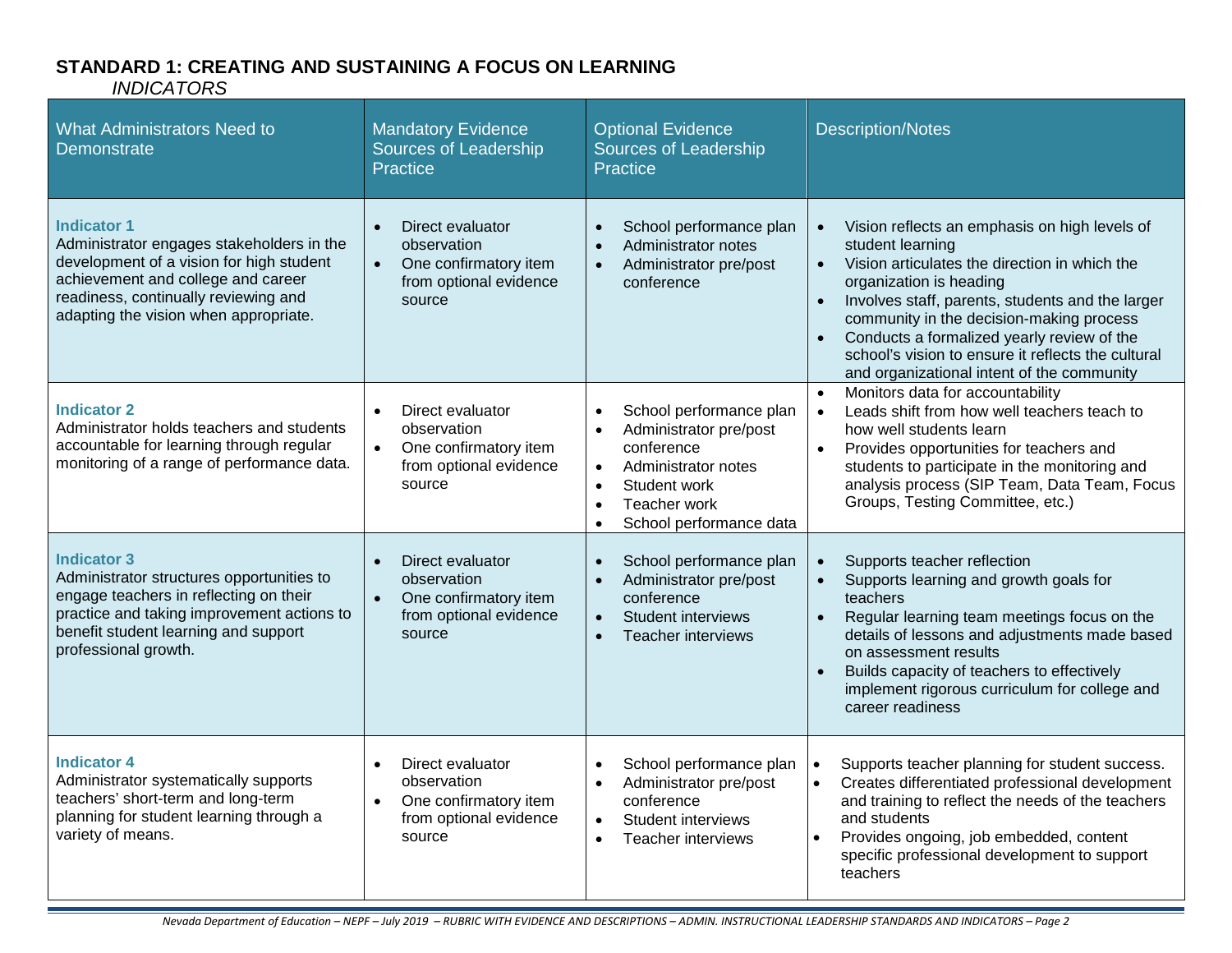## **STANDARD 1: CREATING AND SUSTAINING A FOCUS ON LEARNING**

| <b>Indicator 1</b><br><b>Administrator engages</b><br>stakeholders in the development of<br>a vision for high student<br>achievement and college and career<br>readiness, continually reviewing<br>and adapting the vision when<br>appropriate.                                                              | <b>Indicator 2</b><br><b>Administrator holds teachers and</b><br>students accountable for learning<br>through regular monitoring of a<br>range of performance data.                            | <b>Indicator 3</b><br><b>Administrator structures</b><br>opportunities to engage teachers in<br>reflecting on their practice and<br>taking improvement actions to<br>benefit student learning and<br>support professional growth.                                                 | <b>Indicator 4</b><br><b>Administrator systematically</b><br>supports each teacher's short-term<br>and long-term planning for student<br>learning through a variety of<br>means.       |
|--------------------------------------------------------------------------------------------------------------------------------------------------------------------------------------------------------------------------------------------------------------------------------------------------------------|------------------------------------------------------------------------------------------------------------------------------------------------------------------------------------------------|-----------------------------------------------------------------------------------------------------------------------------------------------------------------------------------------------------------------------------------------------------------------------------------|----------------------------------------------------------------------------------------------------------------------------------------------------------------------------------------|
| <b>Level 4</b><br>Administrator engages a broad-range<br>of stakeholders in the development<br>and implementation of a coherent<br>vision for high student achievement<br>and college and career readiness,<br>continually reviewing and adapting the<br>vision as appropriate to achieve<br>learning goals. | Level 4<br>Administrator holds all teachers and<br>students fully accountable for learning<br>through regular and systematic<br>monitoring of a wide-variety and range<br>of performance data. | Level 4<br>Administrator structures multiple and<br>varied opportunities to actively engage<br>all teachers in reflecting on their<br>practice and taking improvement<br>actions based on their own<br>assessment to benefit student learning<br>and support professional growth. | Level 4<br>Administrator systematically and<br>consistently supports each teacher's<br>short-term and long-term planning for<br>student learning through multiple and<br>varied means. |
| <b>Level 3</b><br>Administrator engages most<br>stakeholders in the development of a<br>coherent vision for high student<br>achievement and college and career<br>readiness, reviewing and adapting the<br>vision when appropriate.                                                                          | <b>Level 3</b><br>Administrator holds most teachers and<br>students accountable for learning<br>through regular monitoring of a range<br>of performance data.                                  | <b>Level 3</b><br>Administrator structures sufficient<br>opportunities to engage teachers in<br>reflecting on their practice and taking<br>improvement actions to benefit student<br>learning and support professional<br>growth.                                                 | <b>Level 3</b><br>Administrator adequately supports<br>teachers' short-term and long-term<br>planning for student learning through a<br>variety of means.                              |
| <b>Level 2</b><br>Administrator engages some<br>stakeholders in the development of a<br>vision for high student achievement<br>and college and career readiness, with<br>limited review of the vision.                                                                                                       | <b>Level 2</b><br>Administrator holds some teachers<br>and students accountable for learning<br>through limited monitoring of<br>performance data.                                             | Level 2<br>Administrator structures limited<br>opportunities to engage teachers in<br>reflecting on their practice and taking<br>improvement actions to benefit student<br>learning and support professional<br>growth.                                                           | <b>Level 2</b><br>Administrator provides limited support<br>of teachers' short-term and long-term<br>planning for student learning.                                                    |
| <b>Level 1</b><br>Administrator engages no, or almost<br>no stakeholders in the development of<br>a vision for high student achievement<br>and college and career readiness, with<br>no, or almost no review of the vision.                                                                                  | <b>Level 1</b><br>Administrator holds no, or almost no<br>teachers and students accountable for<br>learning.                                                                                   | Level 1<br>Administrator structures no, or almost<br>no opportunities to engage teachers in<br>reflection on their practice and taking<br>improvement actions to benefit student<br>learning and support professional<br>growth.                                                  | <b>Level 1</b><br>Administrator provides no, or almost<br>no support of teachers' short-term and<br>long-term planning for student<br>learning.                                        |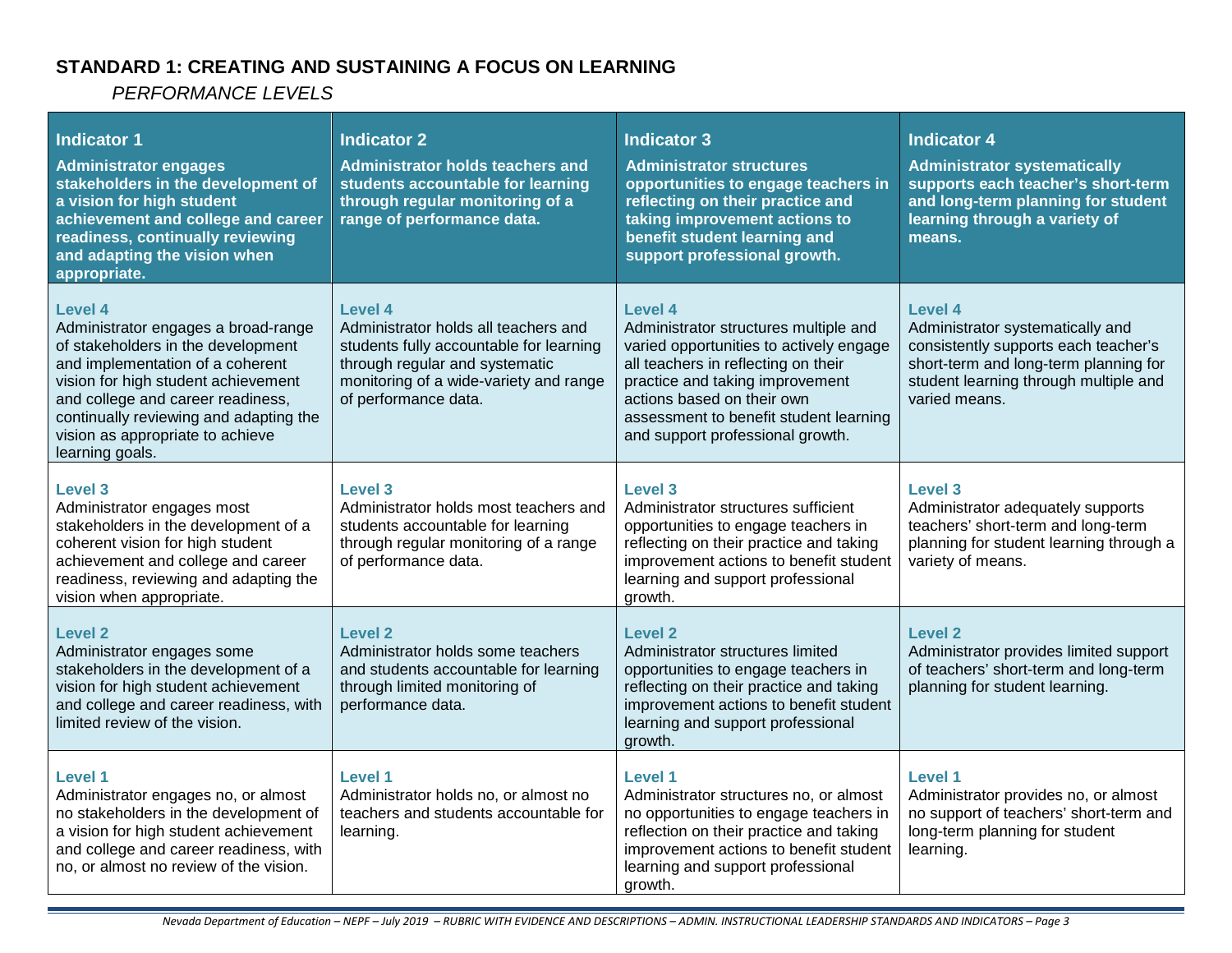## **STANDARD 2: CREATING AND SUSTAINING A CULTURE OF CONTINUOUS IMPROVEMENT**

| <b>What Administrators Need to</b><br><b>Demonstrate</b>                                                                                                                                                        | <b>Mandatory Evidence</b><br><b>Sources of Leadership</b><br><b>Practice</b>                                           | <b>Optional Evidence</b><br><b>Sources of Leadership</b><br><b>Practice</b>                                                                                                                                                | <b>Description/Notes</b>                                                                                                                                                                                                                                                                                                                                                       |
|-----------------------------------------------------------------------------------------------------------------------------------------------------------------------------------------------------------------|------------------------------------------------------------------------------------------------------------------------|----------------------------------------------------------------------------------------------------------------------------------------------------------------------------------------------------------------------------|--------------------------------------------------------------------------------------------------------------------------------------------------------------------------------------------------------------------------------------------------------------------------------------------------------------------------------------------------------------------------------|
| <b>Indicator 1</b><br>Administrator sets clear expectations<br>for teacher performance and student<br>performance and creates a system for<br>consistent monitoring and follow-up on<br>growth and development. | Direct evaluator<br>observation<br>One confirmatory item<br>from optional evidence<br>source                           | School performance plan<br>$\bullet$<br>Administrator pre/post<br>conference<br>$\bullet$<br>Administrator notes<br>Student interviews<br>$\bullet$<br><b>Teacher interviews</b><br>$\bullet$                              | Communicates clear and explicit expectations for<br>teachers and students<br>Monitors expectations for the teaching and learning<br>$\bullet$<br>process within a learning community<br>Provides ongoing reflection and adjustment of<br>$\bullet$<br>practices through systematic feedback<br>Seeks out root causes for problems and searches for<br>solutions                |
| <b>Indicator 2</b><br>Administrator supports teacher<br>development through quality<br>observation, feedback, coaching, and<br>professional learning structures.                                                | Direct evaluator<br>$\bullet$<br>observation<br>One confirmatory item<br>$\bullet$<br>from optional evidence<br>source | School performance plan<br>$\bullet$<br>Administrator pre/post<br>$\bullet$<br>conference<br>Administrator notes<br>$\bullet$<br>Teacher interviews<br>$\bullet$                                                           | Develops teachers as learners through coaching and<br>other structures<br>Plans for teacher observation and conferencing to<br>$\bullet$<br>promote teacher growth and development<br>Develops and implements a system for professional<br>$\bullet$<br>learning opportunities and coaching<br>Tailors supports to teacher's learning styles and<br>growth needs               |
| <b>Indicator 3</b><br>Administrator gathers and analyzes<br>multiple sources of data to monitor and<br>evaluate progress of school learning<br>goals to drive continuous improvement.                           | Direct evaluator<br>$\bullet$<br>observation<br>One confirmatory item<br>$\bullet$<br>from optional evidence<br>source | School performance plan<br>$\bullet$<br>Administrator pre/post<br>$\bullet$<br>conference<br>Administrator notes<br>$\bullet$<br><b>Teacher interviews</b><br>$\bullet$<br><b>Student Performance</b><br>$\bullet$<br>Data | Uses a range of evidence (qualitative and quantitative)<br>to determine who is learning, who is not, and why<br>Disaggregates data to identify and address learning<br>$\bullet$<br>deficits<br>Monitors the effectiveness of school programs and<br>$\bullet$<br>their impact on student learning<br>Builds capacity of teachers to analyze student work<br>and learning data |
| <b>Indicator 4</b><br>Operates with a deep belief that all<br>children can achieve regardless of<br>race, perceived ability and socio-<br>economic status.                                                      | Direct evaluator<br>$\bullet$<br>observation<br>One confirmatory item<br>$\bullet$<br>from optional evidence<br>source | School performance plan<br>$\bullet$<br>Administrator pre/post<br>$\bullet$<br>conference<br>Administrator notes<br>$\bullet$<br>Teacher interviews<br>$\bullet$<br><b>Student Performance</b><br>$\bullet$<br>Data        | Serves all students well regardless of family<br>background, socio-economic status, or ability<br>Expects all children can achieve at high levels<br>$\bullet$<br>Builds school's collective capacity to help students<br>$\bullet$<br>reach their potential<br>Takes an active role in ensuring that students have<br>$\bullet$<br>equitable opportunities to achieve         |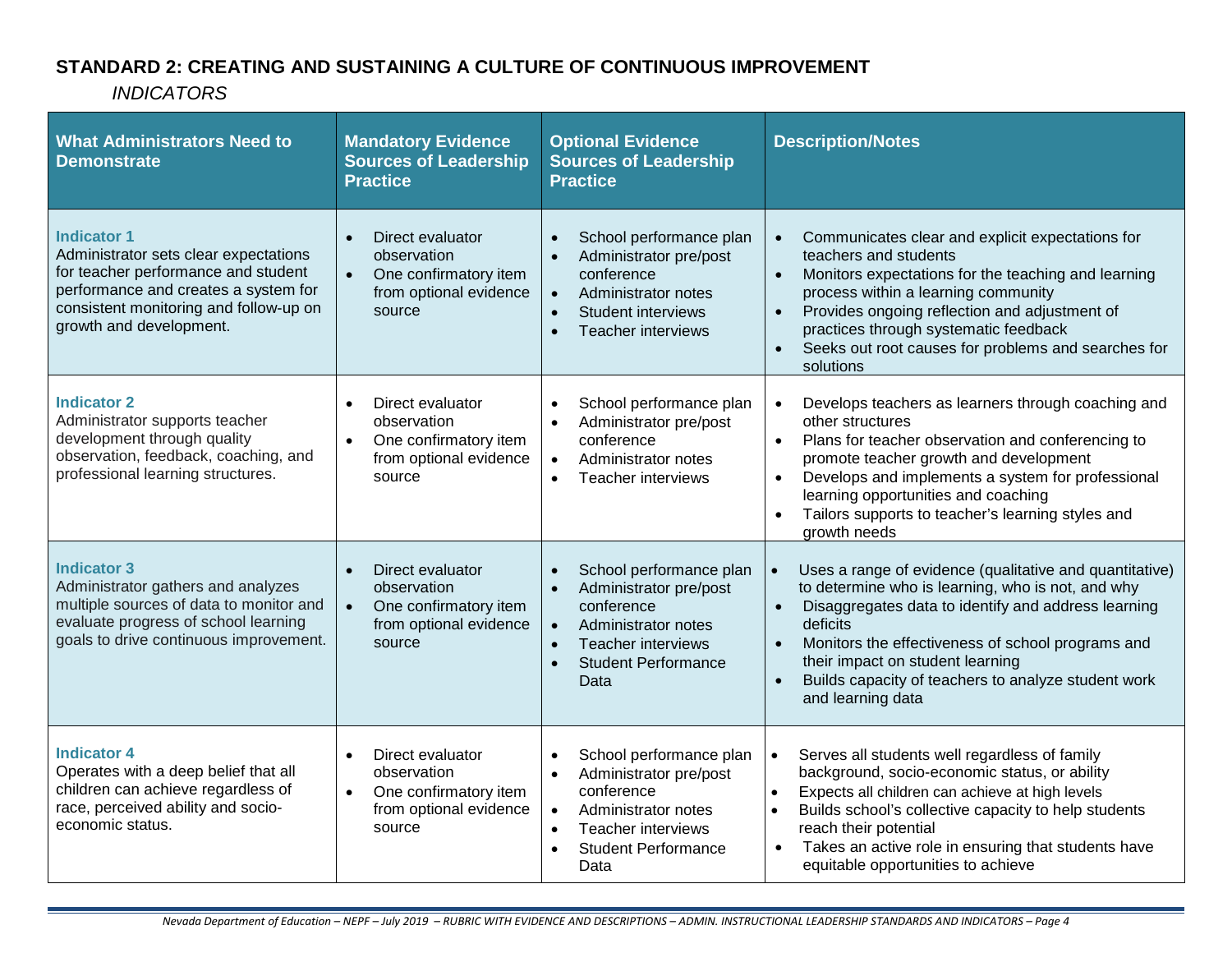## **STANDARD 2: CREATING AND SUSTAINING A CULTURE OF CONTINUOUS IMPROVEMENT**

| Indicator 1<br><b>Administrator sets clear</b><br>expectations for teacher<br>performance and student<br>performance and creates a system<br>for consistent monitoring and<br>follow-up on growth and<br>development.                 | Indicator 2<br><b>Administrator supports teacher</b><br>development through quality<br>observation, feedback, coaching,<br>and professional learning<br>structures.                             | Indicator 3<br><b>Administrator gathers and</b><br>analyzes multiple sources of data<br>to monitor and evaluate progress<br>of school learning goals to drive<br>continuous improvement.                                            | Indicator 4<br>Operates with a deep belief that all<br>children can achieve regardless of race,<br>perceived ability and socio-economic<br>status.                                                                                                                                                                                          |
|---------------------------------------------------------------------------------------------------------------------------------------------------------------------------------------------------------------------------------------|-------------------------------------------------------------------------------------------------------------------------------------------------------------------------------------------------|-------------------------------------------------------------------------------------------------------------------------------------------------------------------------------------------------------------------------------------|---------------------------------------------------------------------------------------------------------------------------------------------------------------------------------------------------------------------------------------------------------------------------------------------------------------------------------------------|
| Level 4<br>Administrator sets clear and high, yet<br>achievable, expectations for all<br>teacher performance and student<br>performance and creates a system for<br>consistent monitoring and follow-up<br>on growth and development. | Level 4<br>Administrator fully supports teacher<br>development for all teachers<br>through quality observation,<br>feedback, coaching, and<br>professional learning structures.                 | Level 4<br>Administrator gathers and analyzes<br>multiple sources and a wide-variety<br>of data to systematically and<br>consistently monitor and evaluate<br>progress of school learning goals to<br>drive continuous improvement. | <b>Level 4</b><br>Administrator models and demonstrates the<br>highest expectation that all children can<br>learn at high levels regardless of family<br>background, socio-economic status, or<br>ability. The administrator builds collective<br>school responsibility to ensure that students<br>have equitable opportunities to achieve. |
| <b>Level 3</b><br>Administrator sets clear and adequate<br>expectations for teacher performance<br>and student performance and creates<br>an adequate system for monitoring<br>and follow-up on growth and<br>development.            | <b>Level 3</b><br>Administrator adequately supports<br>teacher development for most<br>teachers through quality<br>observation, feedback, coaching,<br>and professional learning<br>structures. | Level <sub>3</sub><br>Administrator gathers and analyzes<br>adequate sources of data to<br>sufficiently monitor and evaluate<br>progress of school learning goals to<br>drive continuous improvement.                               | Level <sub>3</sub><br>Administrator models and demonstrates high<br>expectations that all children can learn at<br>high levels regardless of family background,<br>socio-economic status, or ability.                                                                                                                                       |
| <b>Level 2</b><br>Administrator sets minimal<br>expectations for teacher performance<br>and student performance and<br>minimally monitors growth and<br>development.                                                                  | <b>Level 2</b><br>Administrator provides minimal<br>support for teacher development<br>through quality observation,<br>feedback, coaching, and<br>professional learning structures.             | <b>Level 2</b><br>Administrator gathers and analyzes<br>limited sources of data to monitor<br>and evaluate progress of school<br>learning goals to drive continuous<br>improvement.                                                 | <b>Level 2</b><br>Administrator demonstrates minimal<br>expectations that children can learn at high<br>levels regardless of family background,<br>socio-economic status, or ability.                                                                                                                                                       |
| <b>Level 1</b><br>Administrator sets no, or almost no<br>expectations for teacher performance<br>and student performance and creates<br>no system for monitoring growth and<br>development.                                           | Level 1<br>Administrator provides no, or<br>almost no support for teacher<br>development.                                                                                                       | Level 1<br>Administrator gathers and analyzes<br>no, or almost no sources of data to<br>monitor and evaluate progress of<br>school learning goals to drive<br>continuous improvement.                                               | <b>Level 1</b><br>Administrator demonstrates little expectation<br>that children can learn at high levels<br>regardless of family background, socio-<br>economic status, or ability.                                                                                                                                                        |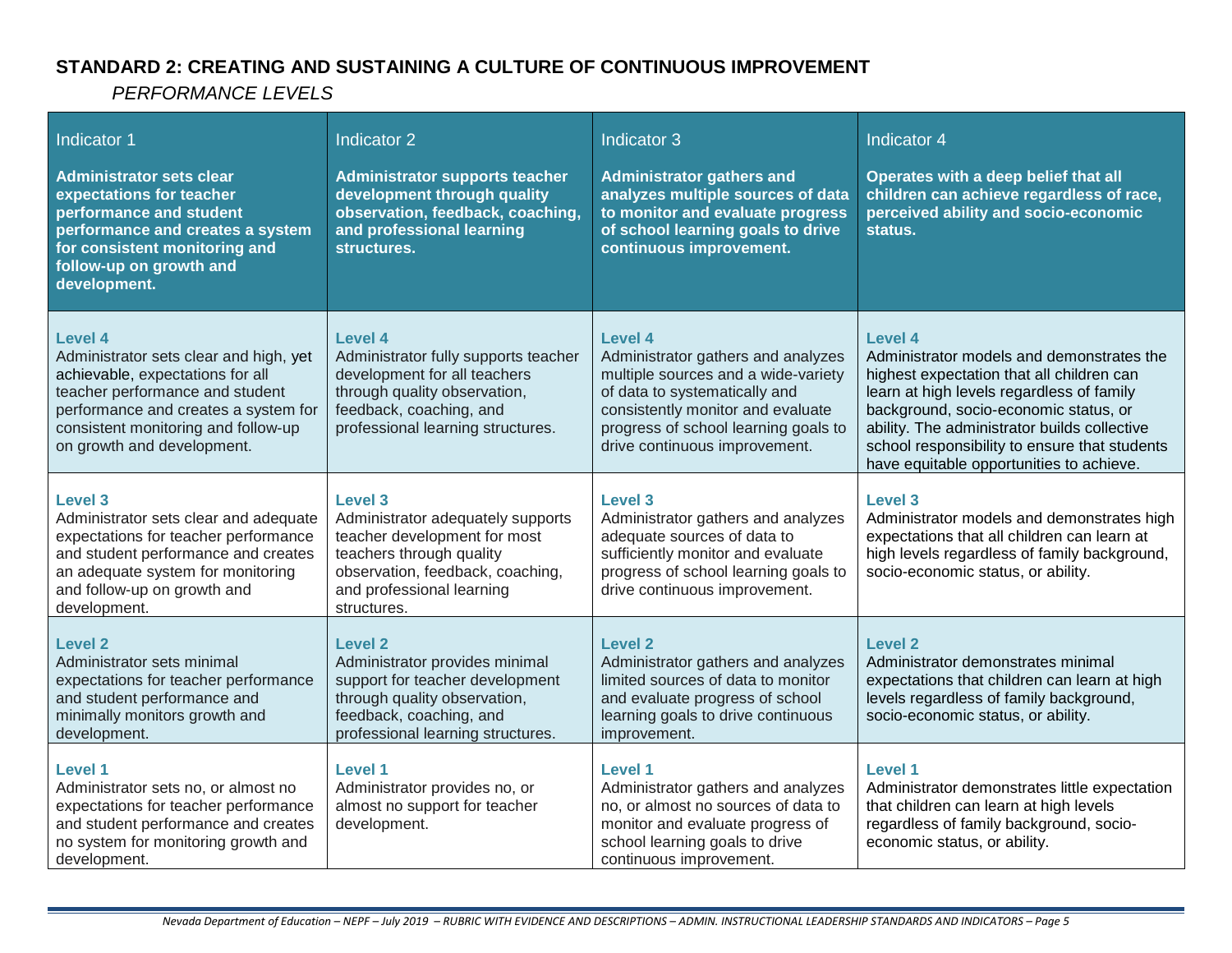## **STANDARD 3: CREATING AND SUSTAINING PRODUCTIVE RELATIONSHIPS**

| <b>What Administrators Need to</b><br>Demonstrate                                                                                                                                                                                                     | <b>Mandatory Evidence</b><br>Sources of Leadership<br><b>Practice</b>                                                  | <b>Optional Evidence Sources</b><br>of Leadership Practice                                                                                                                                                              | <b>Description/Notes</b>                                                                                                                                                                                                                                                                                                                            |
|-------------------------------------------------------------------------------------------------------------------------------------------------------------------------------------------------------------------------------------------------------|------------------------------------------------------------------------------------------------------------------------|-------------------------------------------------------------------------------------------------------------------------------------------------------------------------------------------------------------------------|-----------------------------------------------------------------------------------------------------------------------------------------------------------------------------------------------------------------------------------------------------------------------------------------------------------------------------------------------------|
| <b>Indicator 1</b><br>Administrator demonstrates a welcoming,<br>respectful, and caring environment and an<br>interest in adults" and students' well-being to<br>create a positive affective experience for all<br>members of the school's community. | Direct evaluator<br>observation<br>One confirmatory item<br>$\bullet$<br>from optional evidence<br>source              | School performance plan<br>$\bullet$<br>Administrator pre/post<br>$\bullet$<br>conference<br>Teacher interviews<br>$\bullet$<br><b>Student Performance Data</b><br>$\bullet$<br>Administrator notes<br>$\bullet$        | Creates a trustful learning environment<br>$\bullet$<br>Knows adults and students<br>$\bullet$<br>Ensures that each student and staff<br>$\bullet$<br>member is valued<br>Creates a schoolwide culture where all<br>$\bullet$<br>school community members feel included                                                                             |
| <b>Indicator 2</b><br>Administrator provides opportunities for<br>extended, productive discourse between the<br>administrator and teacher(s) and among<br>teachers to support decision-making<br>processes.                                           | Direct evaluator<br>$\bullet$<br>observation<br>One confirmatory item<br>$\bullet$<br>from optional evidence<br>source | School performance plan<br>$\bullet$<br>Administrator pre/post<br>$\bullet$<br>conference<br>Administrator notes<br>$\bullet$<br><b>Teacher interviews</b><br>$\bullet$<br><b>Student Performance Data</b><br>$\bullet$ | Enables and supports collaborative<br>$\bullet$<br>decision-making.<br>Structures opportunities for dialogue that<br>will impact the teaching and learning<br>environment<br>Creates and supports shared leadership<br>$\bullet$<br>responsibilities<br>Actively provides meaningful leadership<br>$\bullet$<br>opportunities to effective teachers |
| <b>Indicator 3</b><br>Administrator structures the school<br>environment to enable collaboration between<br>administrators and teachers and among<br>teachers to further school goals.                                                                | Direct evaluator<br>$\bullet$<br>observation<br>One confirmatory item<br>$\bullet$<br>from optional evidence<br>source | School performance plan<br>$\bullet$<br>Administrator pre/post<br>conference<br>Administrator notes<br>$\bullet$<br><b>Teacher interviews</b><br>$\bullet$<br><b>Student Performance Data</b><br>$\bullet$              | Designs time for teacher and<br>$\bullet$<br>administrator collaboration to support<br>achievement of school goals<br>Engages staff in analyzing student data to<br>determine appropriate differentiations and<br>interventions based on students' learning<br>needs<br>Multiple staff members serve as<br>instructional leaders in the school      |
| <b>Indicator 4</b><br>Administrator has structures and processes in<br>place to communicate and partner with<br>teachers and parents in support of the<br>school's learning goals.                                                                    | Direct evaluator<br>$\bullet$<br>observation<br>One confirmatory item<br>$\bullet$<br>from optional evidence<br>source | School performance plan<br>$\bullet$<br>Administrator pre/post<br>$\bullet$<br>conference<br>Administrator notes<br>$\bullet$<br>Teacher interviews<br>$\bullet$<br><b>Student Performance Data</b><br>$\bullet$        | Develops system to communicate and<br>$\bullet$<br>partner with stakeholders to support and<br>promote the identified school's learning<br>goals<br>Fosters a positive school climate by<br>$\bullet$<br>seeking assistance from community<br>members                                                                                               |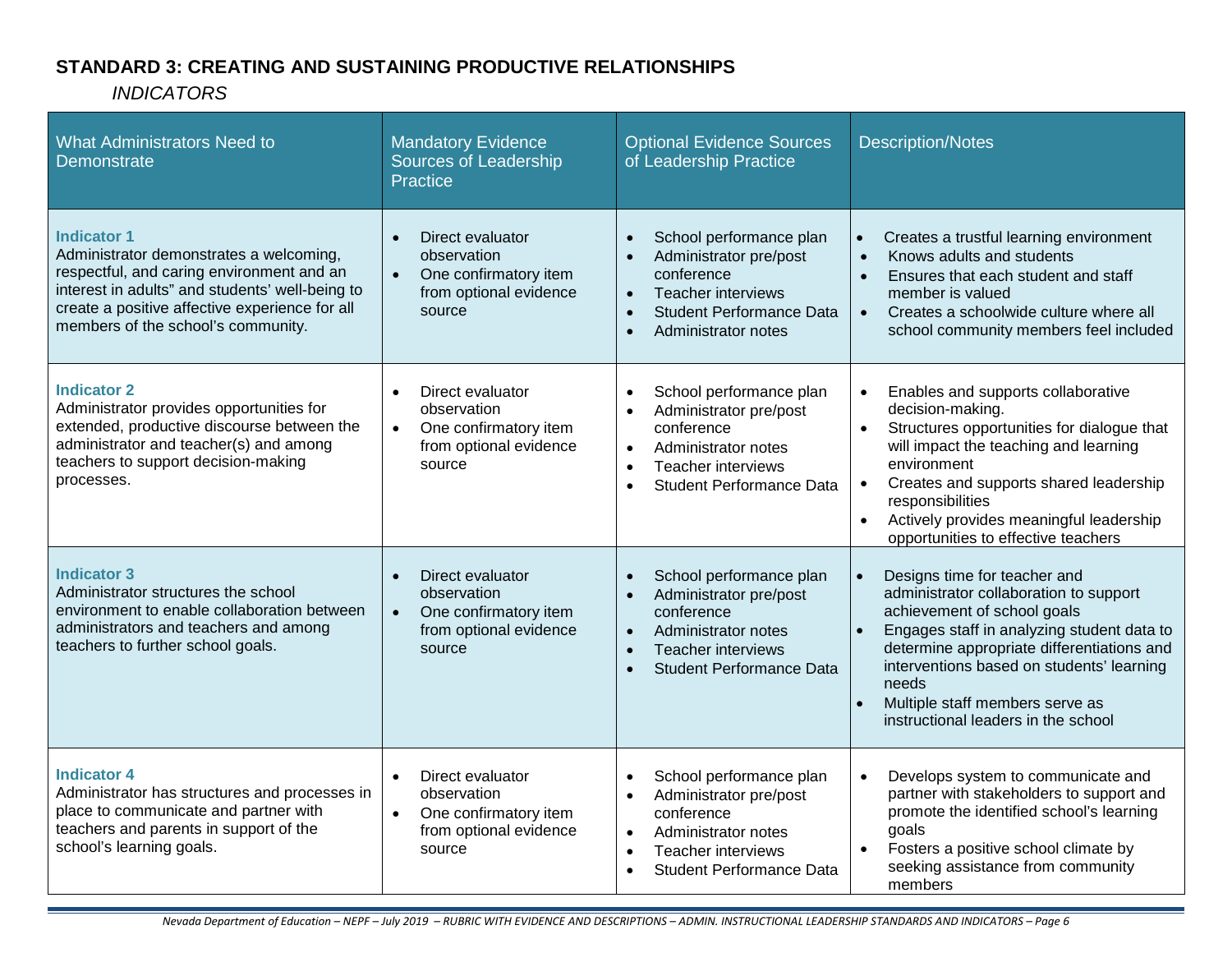## **STANDARD 3: CREATING AND SUSTAINING PRODUCTIVE RELATIONSHIPS**

| Indicator 1<br>Administrator demonstrates a<br>welcoming, respectful, and caring<br>environment and an interest in adults'<br>and students' well-being to create a<br>positive affective experience for all<br>members of the school community.                           | <b>Indicator 2</b><br><b>Administrator provides</b><br>opportunities for extended,<br>productive discourse between the<br>administrator and teachers and<br>among teachers to support<br>decision-making processes.                     | Indicator 3<br><b>Administrator structures the</b><br>school environment to enable<br>collaboration between<br>administrators and teachers and<br>among teachers to further school<br>goals.                 | Indicator 4<br><b>Administrator has structures and</b><br>processes in place to<br>communicate and partner with<br>teachers and parents in support<br>of the school's learning goals.                              |
|---------------------------------------------------------------------------------------------------------------------------------------------------------------------------------------------------------------------------------------------------------------------------|-----------------------------------------------------------------------------------------------------------------------------------------------------------------------------------------------------------------------------------------|--------------------------------------------------------------------------------------------------------------------------------------------------------------------------------------------------------------|--------------------------------------------------------------------------------------------------------------------------------------------------------------------------------------------------------------------|
| Level 4<br>Administrator fully demonstrates a<br>welcoming, mutually - respectful and<br>caring environment and an interest in all<br>adults and students' well-being to create a<br>positive affective experience for all<br>members of the school community.            | Level 4<br>Administrator provides multiple and<br>varied opportunities for extended,<br>productive discourse between the<br>administrator and all teachers and<br>among all teachers to support effective<br>decision-making processes. | Level 4<br>Administrator effectively structures<br>the school environment to enable<br>productive collaboration between<br>administrators and all teachers and<br>among teachers to further school<br>goals. | Level 4<br>Administrator has effective and<br>varied structures and processes in<br>place to effectively communicate<br>and partner with all teachers and<br>parents in support of the school's<br>learning goals. |
| Level 3<br>Administrator adequately demonstrates a<br>welcoming, respectful, and caring<br>environment and an interest in adults' and<br>students' well-being to create a positive<br>affective experience for members of the<br>school community.                        | <b>Level 3</b><br>Administrator provides adequate<br>opportunities for extended, productive<br>discourse between the administrator<br>and teachers and among teachers to<br>support decision-making processes.                          | Level 3<br>Administrator adequately structures<br>the school environment to enable<br>sufficient collaboration between<br>administrators and teachers and<br>among teachers to further school<br>goals.      | <b>Level 3</b><br>Administrator has adequate<br>structures and processes in place to<br>sufficiently communicate and<br>partner with teachers and parents in<br>support of the school's learning<br>goals.         |
| <b>Level 2</b><br>Administrator inadequately demonstrates a<br>welcoming, respectful, and caring<br>environment and an interest in adults' and<br>students' well-being to minimally create a<br>positive affective experience for members<br>of the school community.     | <b>Level 2</b><br>Administrator provides few<br>opportunities for productive discourse<br>between the administrator and<br>teachers and among teachers to<br>support decision-making processes.                                         | Level 2<br>Administrator minimally structures<br>the school environment to enable<br>collaboration between<br>administrators and teachers and<br>among teachers to further school<br>goals.                  | <b>Level 2</b><br>Administrator has limited structures<br>and processes in place and<br>inadequately communicates and<br>partners with teachers and parents<br>in support of the school's learning<br>goals.       |
| <b>Level 1</b><br>Administrator does not demonstrate a<br>welcoming, respectful, and caring<br>environment and an interest in most<br>adults' and students' well-being and does<br>not create a positive affective experience<br>for all members of the school community. | <b>Level 1</b><br>Administrator provides no, or almost no<br>opportunities for productive discourse<br>between the administrator and<br>teachers and among teachers to<br>support decision-making processes.                            | Level 1<br>Administrator does not structure the<br>school environment to enable<br>collaboration between<br>administrators and teachers and<br>among teachers to further school<br>goals.                    | Level 1<br>Administrator has no, or almost no<br>structures and processes in place to<br>communicate and partner with<br>teachers and parents in support of<br>the school's learning goals.                        |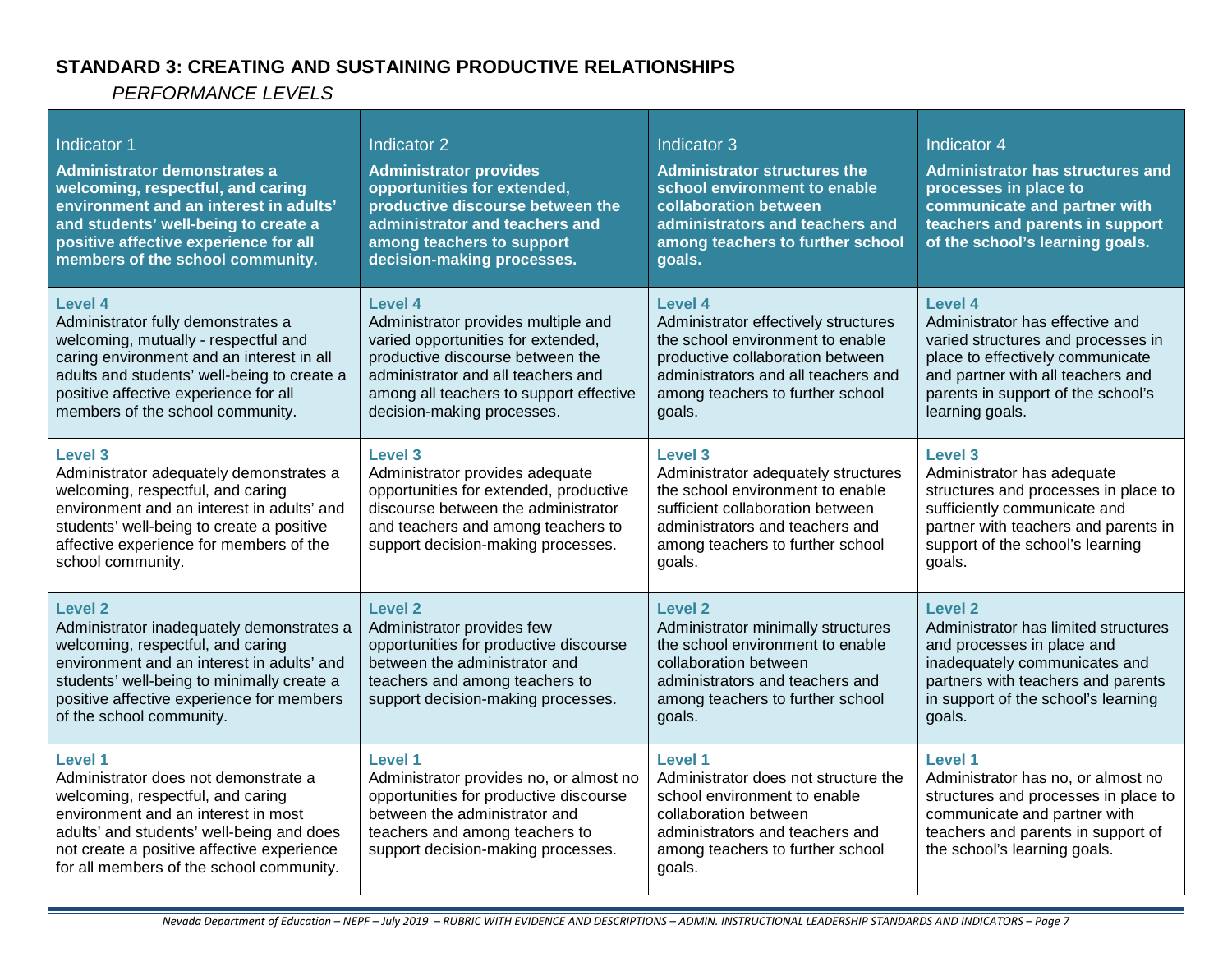## **STANDARD 4: CREATING AND SUSTAINING STRUCTURES**

| <b>What Administrators Need to</b><br><b>Demonstrate</b>                                                                                                                                                                                      | Mandatory Evidence Sources of<br><b>Instructional Practice</b>                                                   | <b>Optional Evidence Sources of</b><br><b>Instructional Practice</b>                                                                                                                             | <b>Description/Notes</b>                                                                                                                                                                                                                                                                                                                        |
|-----------------------------------------------------------------------------------------------------------------------------------------------------------------------------------------------------------------------------------------------|------------------------------------------------------------------------------------------------------------------|--------------------------------------------------------------------------------------------------------------------------------------------------------------------------------------------------|-------------------------------------------------------------------------------------------------------------------------------------------------------------------------------------------------------------------------------------------------------------------------------------------------------------------------------------------------|
| <b>Indicator 1</b><br>Administrator implements systems and<br>processes to align curriculum,<br>instruction, and assessment to state<br>standards and college-readiness<br>standards, continually reviewing and<br>adapting when appropriate. | Direct evaluator observation<br>$\bullet$<br>One confirmatory item from<br>$\bullet$<br>optional evidence source | School performance plan<br>$\bullet$<br>Administrator pre/post conference<br>Administrator notes<br>$\bullet$<br><b>Teacher interviews</b><br>$\bullet$<br><b>Student Performance Data</b>       | Utilizes the school's vision and<br>$\bullet$<br>mission to set goals, design<br>systems and procedures<br>Assesses current reality of<br>$\bullet$<br>systems and processes for<br>effectiveness and impact on<br>learning<br>Reviews and evaluates alignment<br>$\bullet$<br>of teaching and learning practices<br>to support student success |
| <b>Indicator 2</b><br>Administrator develops systems and<br>processes to implement a coherent<br>and clearly articulated curriculum<br>across the entire school, continually<br>reviewing and adapting when<br>appropriate.                   | Direct evaluator observation<br>$\bullet$<br>One confirmatory item from<br>$\bullet$<br>optional evidence source | School performance plan<br>$\bullet$<br>Administrator pre/post conference<br>$\bullet$<br>Administrator notes<br>$\bullet$<br>Teacher interviews<br>$\bullet$<br><b>Student Performance Data</b> | Monitors schoolwide practices to<br>$\bullet$<br>ensure coherent and cohesive<br>learning program<br>Builds capacity of teachers to<br>$\bullet$<br>analyze standards, curricula, and<br>aligned assessments for coherent<br>learning program                                                                                                   |
| <b>Indicator 3</b><br>Administrator allocates resources<br>effectively, including organizing time,<br>to support learning goals.                                                                                                              | Direct evaluator observation<br>$\bullet$<br>One confirmatory item from<br>$\bullet$<br>optional evidence source | School performance plan<br>$\bullet$<br>Administrator pre/post conference<br>$\bullet$<br>Administrator notes<br>$\bullet$<br>Teacher interviews<br>$\bullet$<br><b>Student Performance Data</b> | Maximizes resources to support<br>$\bullet$<br>learning success<br>Actively accesses additional<br>resources that align to strategic<br>priorities<br>Allocates all resources in<br>$\bullet$<br>alignment with school goals and<br>priorities                                                                                                  |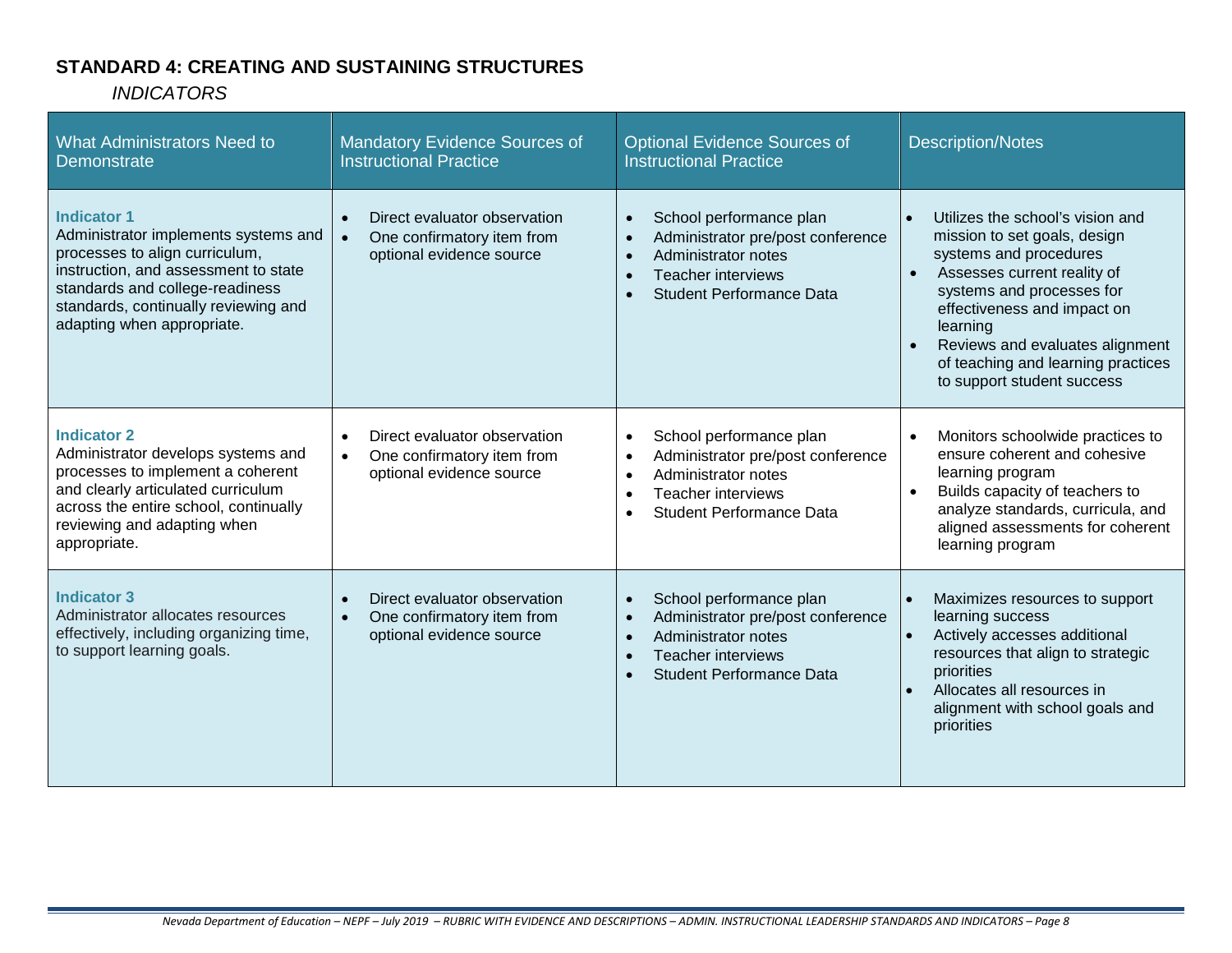#### **STANDARD 4: CREATING AND SUSTAINING STRUCTURES**

| Indicator 1<br>Administrator implements systems and<br>processes to align curriculum, instruction, and<br>assessment to state standards and college-<br>readiness standards, continually reviewing and<br>adapting when appropriate.                   | Indicator 2<br>Administrator develops systems and processes<br>to implement a coherent and clearly articulated<br>curriculum across the entire school, continually<br>reviewing and adapting when appropriate.          | Indicator 3<br>Administrator allocates resources effectively,<br>including organizing time, to support learning<br>qoals.                                                                 |
|--------------------------------------------------------------------------------------------------------------------------------------------------------------------------------------------------------------------------------------------------------|-------------------------------------------------------------------------------------------------------------------------------------------------------------------------------------------------------------------------|-------------------------------------------------------------------------------------------------------------------------------------------------------------------------------------------|
| Level 4<br>Administrator implements effective systems and<br>processes to effectively align curriculum, instruction,<br>and assessment to state standards and college-<br>readiness standards, continually reviewing and<br>adapting when appropriate. | Level 4<br>Administrator develops effective systems and<br>processes to implement a coherent and clearly<br>articulated curriculum across the entire school,<br>continually reviewing and adapting when<br>appropriate. | Level 4<br>Administrator allocates and reallocates human and<br>fiscal resources effectively, including organizing<br>time, to support learning goals and achieve the<br>school's vision. |
| Level 3<br>Administrator implements sufficient systems and<br>processes to adequately align curriculum,<br>instruction, and assessment to state standards and<br>college-readiness standards, reviewing and<br>adapting when appropriate.              | Level 3<br>Administrator develops sufficient systems and<br>processes to adequately implement a coherent and<br>articulated curriculum across the entire school,<br>reviewing and adapting when appropriate.            | Level 3<br>Administrator allocates resources adequately,<br>including organizing time, to support learning goals.                                                                         |
| <b>Level 2</b><br>Administrator implements limited systems and<br>processes to align curriculum, instruction, and<br>assessment to state standards and college-<br>readiness standards.                                                                | Level 2<br>Administrator develops limited systems and<br>processes to minimally implement a coherent and<br>articulated curriculum across the entire school.                                                            | Level 2<br>Administrator allocates resources inadequately<br>including organizing time, to minimally support<br>learning goals.                                                           |
| <b>Level 1</b><br>Administrator implements no, or almost no systems<br>and processes to align curriculum, instruction, and<br>assessment to state standards and college-<br>readiness standards.                                                       | Level 1<br>Administrator develops no, or almost no systems<br>and processes to minimally implement a coherent<br>and articulated curriculum across the entire school.                                                   | Level 1<br>Administrator allocates no or almost no resources to<br>support learning goals.                                                                                                |